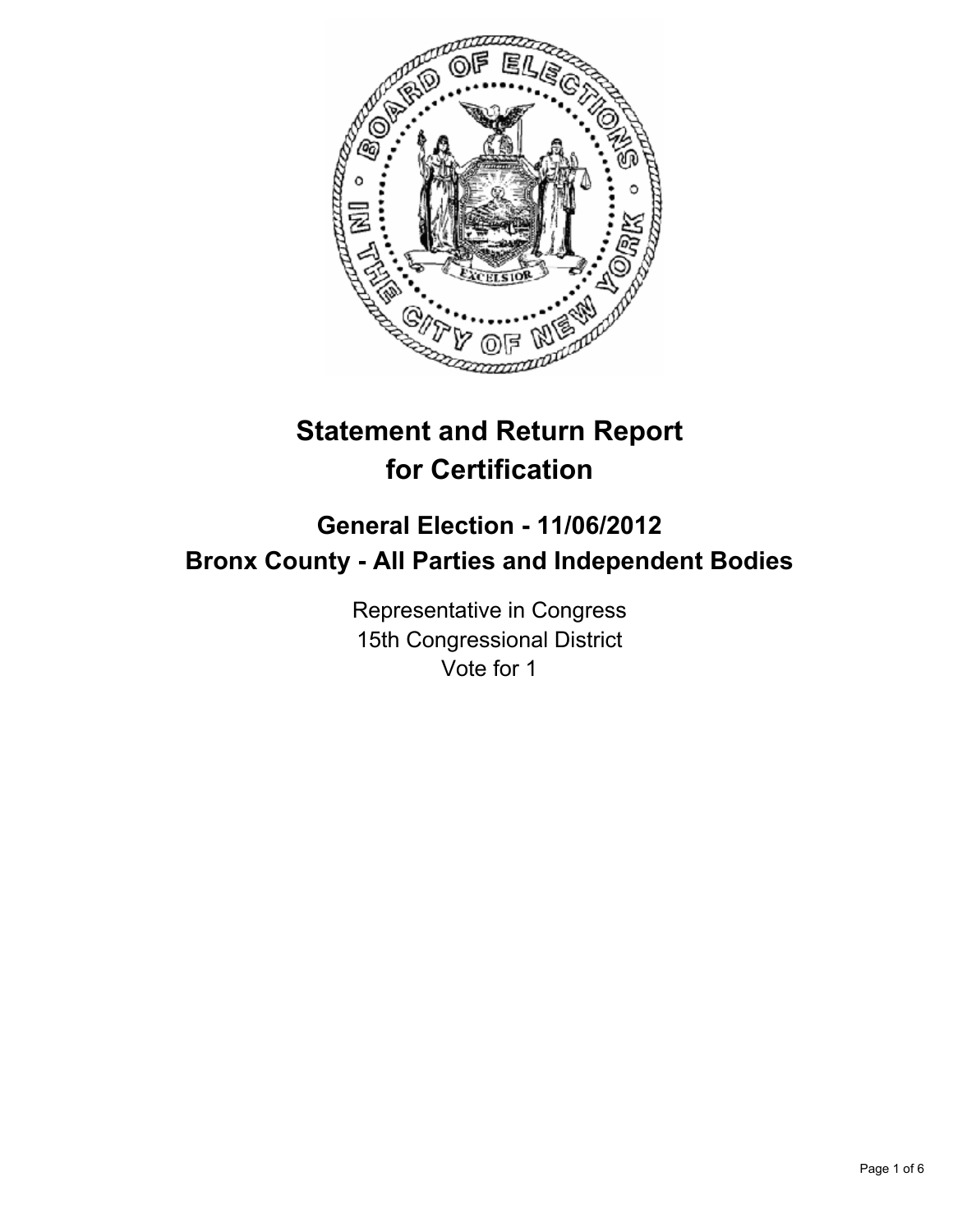

| PUBLIC COUNTER                                           | 22,987 |
|----------------------------------------------------------|--------|
| <b>EMERGENCY</b>                                         | 0      |
| <b>ABSENTEE/MILITARY</b>                                 | 500    |
| FEDERAL                                                  | 53     |
| <b>SPECIAL PRESIDENTIAL</b>                              | 1      |
| <b>AFFIDAVIT</b>                                         | 3,834  |
| <b>Total Ballots</b>                                     | 27,375 |
| Less - Inapplicable Federal/Special Presidential Ballots | (1)    |
| <b>Total Applicable Ballots</b>                          | 27,374 |
| JOSE E. SERRANO (DEMOCRATIC)                             | 23,677 |
| FRANK L. DELLA VALLE (REPUBLICAN)                        | 420    |
| FRANK L. DELLA VALLE (CONSERVATIVE)                      | 92     |
| JOSE E SERRANO (WORKING FAMILIES)                        | 303    |
| GRABIELA HAREWOOD (WRITE-IN)                             |        |
| <b>JOSE SERRANO (WRITE-IN)</b>                           |        |
| LA MARR JOHNSON (WRITE-IN)                               | 1      |
| <b>Total Votes</b>                                       | 24,495 |
| Unrecorded                                               | 2,879  |

| <b>PUBLIC COUNTER</b>                                    | 5,469 |
|----------------------------------------------------------|-------|
| <b>EMERGENCY</b>                                         | 0     |
| ABSENTEE/MILITARY                                        | 81    |
| FEDERAL                                                  | 13    |
| SPECIAL PRESIDENTIAL                                     | 0     |
| AFFIDAVIT                                                | 1,037 |
| <b>Total Ballots</b>                                     | 6,600 |
| Less - Inapplicable Federal/Special Presidential Ballots | 0     |
| <b>Total Applicable Ballots</b>                          | 6,600 |
| JOSE E. SERRANO (DEMOCRATIC)                             | 5,222 |
| FRANK L. DELLA VALLE (REPUBLICAN)                        | 262   |
| FRANK L. DELLA VALLE (CONSERVATIVE)                      | 72    |
| JOSE E SERRANO (WORKING FAMILIES)                        | 89    |
|                                                          |       |
| RUBEN DIAZ (WRITE-IN)                                    | 1     |
| <b>Total Votes</b>                                       | 5,646 |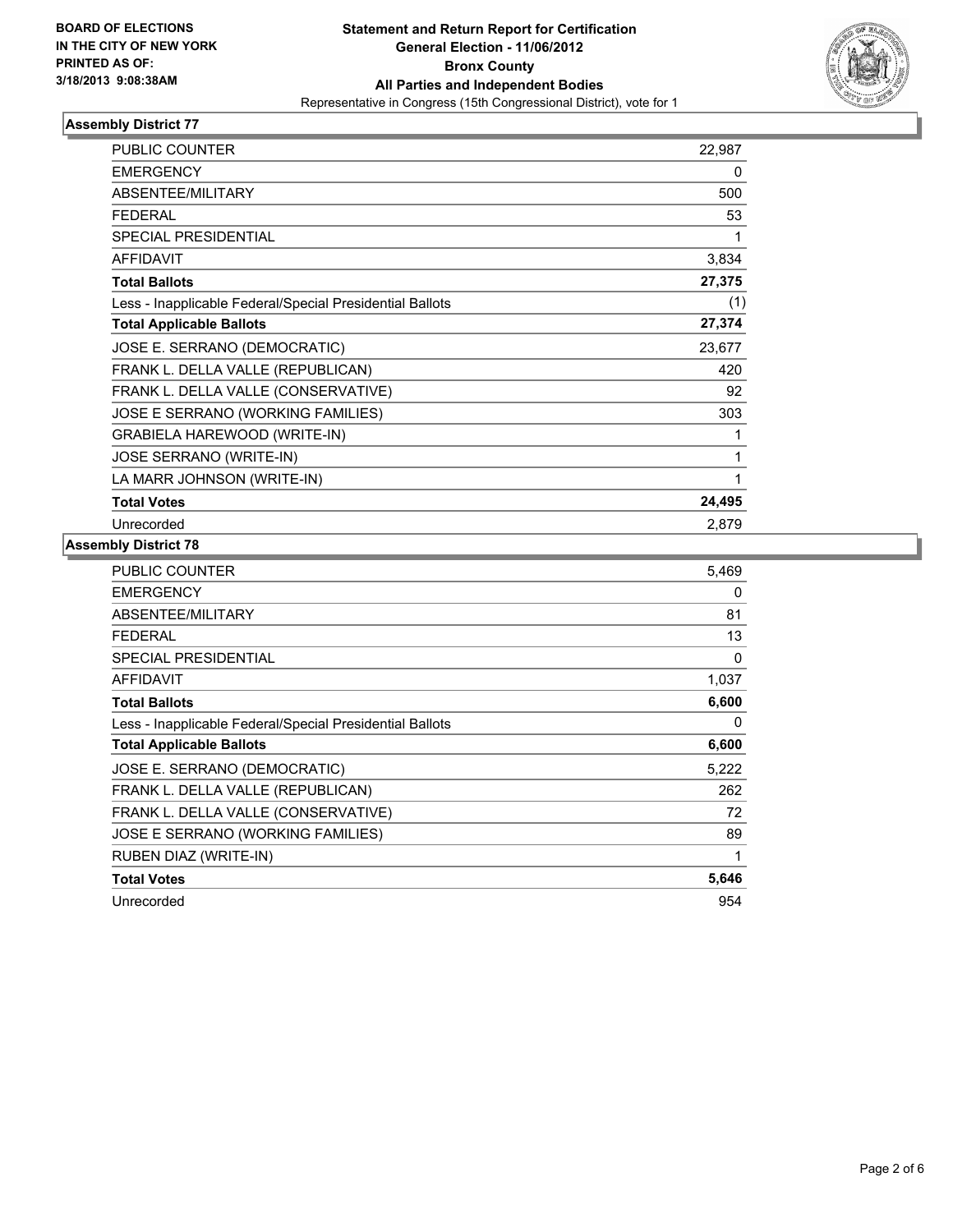

| <b>PUBLIC COUNTER</b>                                    | 29,531 |
|----------------------------------------------------------|--------|
| <b>EMERGENCY</b>                                         | 0      |
| <b>ABSENTEE/MILITARY</b>                                 | 523    |
| <b>FEDERAL</b>                                           | 60     |
| <b>SPECIAL PRESIDENTIAL</b>                              | 0      |
| <b>AFFIDAVIT</b>                                         | 4,658  |
| <b>Total Ballots</b>                                     | 34,772 |
| Less - Inapplicable Federal/Special Presidential Ballots | 0      |
| <b>Total Applicable Ballots</b>                          | 34,772 |
| JOSE E. SERRANO (DEMOCRATIC)                             | 29,229 |
| FRANK L. DELLA VALLE (REPUBLICAN)                        | 457    |
| FRANK L. DELLA VALLE (CONSERVATIVE)                      | 153    |
| JOSE E SERRANO (WORKING FAMILIES)                        | 469    |
| ANDY VALDEZ (WRITE-IN)                                   | 1      |
| CHARLIE RANGEL (WRITE-IN)                                | 1      |
| ELIOT L. ENGEL (WRITE-IN)                                | 1      |
| UNATTRIBUTABLE WRITE-IN (WRITE-IN)                       | 5      |
| <b>Total Votes</b>                                       | 30,316 |
| Unrecorded                                               | 4,456  |

| 0        |
|----------|
| $\Omega$ |
| 0        |
| 0        |
| 0        |
| 0        |
| 0        |
| 0        |
| 0        |
| 0        |
| 0        |
| 0        |
| 0        |
| 0        |
|          |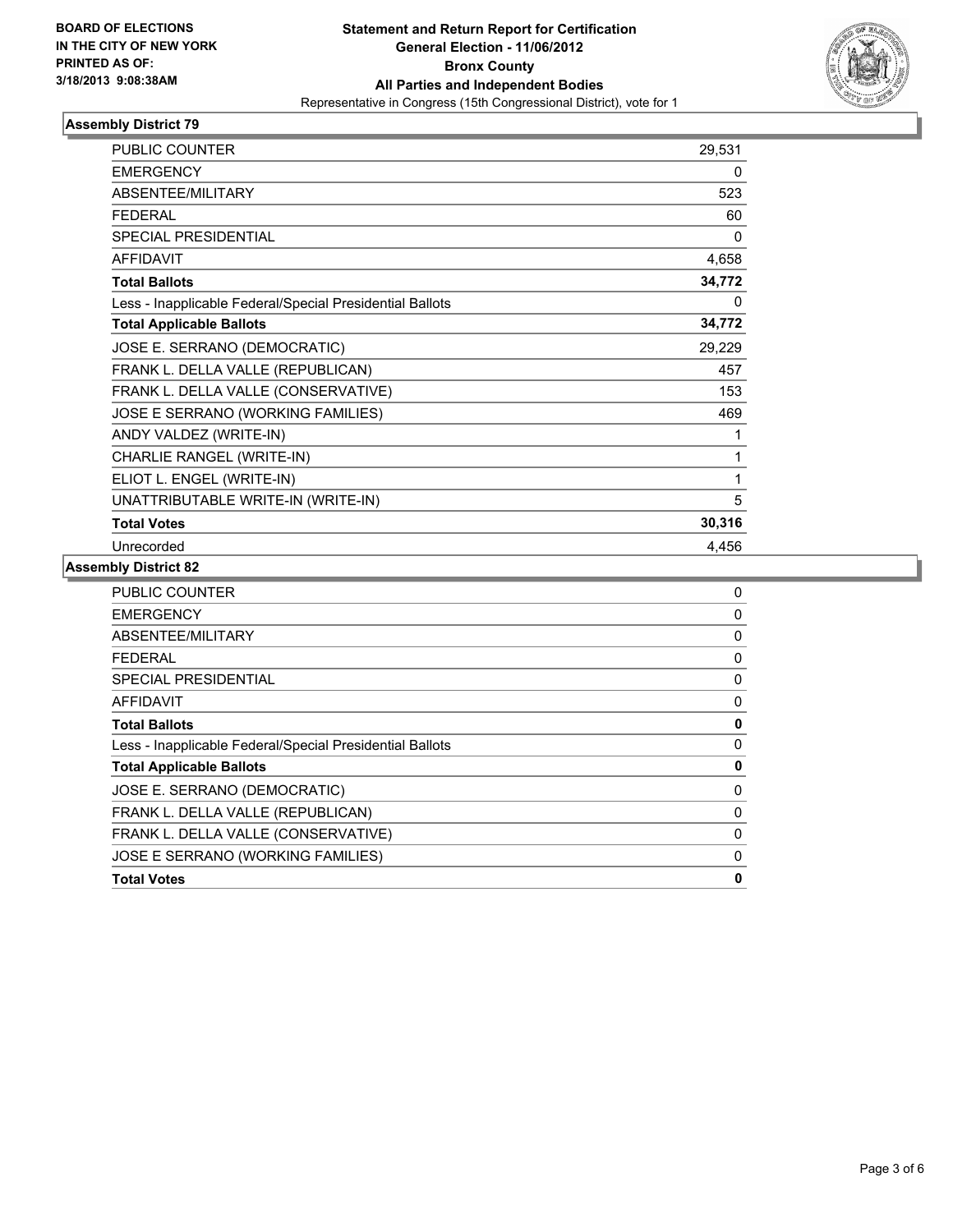

| <b>PUBLIC COUNTER</b>                                    | 26,796 |
|----------------------------------------------------------|--------|
| <b>EMERGENCY</b>                                         | 0      |
| ABSENTEE/MILITARY                                        | 371    |
| <b>FEDERAL</b>                                           | 53     |
| <b>SPECIAL PRESIDENTIAL</b>                              | 0      |
| <b>AFFIDAVIT</b>                                         | 3,762  |
| <b>Total Ballots</b>                                     | 30,982 |
| Less - Inapplicable Federal/Special Presidential Ballots | 0      |
| <b>Total Applicable Ballots</b>                          | 30,982 |
| JOSE E. SERRANO (DEMOCRATIC)                             | 26,209 |
| FRANK L. DELLA VALLE (REPUBLICAN)                        | 615    |
| FRANK L. DELLA VALLE (CONSERVATIVE)                      | 169    |
| JOSE E SERRANO (WORKING FAMILIES)                        | 419    |
| ADRIANO ESPAILLAT (WRITE-IN)                             | 1      |
| CARMEN SANTIAGO (WRITE-IN)                               | 1      |
| DANIEL B MAFFEI (WRITE-IN)                               | 1      |
| <b>JOSEPH MCLAUGLIN (WRITE-IN)</b>                       | 1      |
| KEVIN WOLFE (WRITE-IN)                                   | 1      |
| LA'NETTO MERNS (WRITE-IN)                                | 1      |
| UNATTRIBUTABLE WRITE-IN (WRITE-IN)                       | 5      |
| <b>Total Votes</b>                                       | 27,423 |
| Unrecorded                                               | 3,559  |

| <b>PUBLIC COUNTER</b>                                    | 26,839 |
|----------------------------------------------------------|--------|
| <b>EMERGENCY</b>                                         | 50     |
| ABSENTEE/MILITARY                                        | 406    |
| <b>FEDERAL</b>                                           | 53     |
| <b>SPECIAL PRESIDENTIAL</b>                              | 0      |
| <b>AFFIDAVIT</b>                                         | 3,414  |
| <b>Total Ballots</b>                                     | 30,762 |
| Less - Inapplicable Federal/Special Presidential Ballots | 0      |
| <b>Total Applicable Ballots</b>                          | 30,762 |
| JOSE E. SERRANO (DEMOCRATIC)                             | 25,600 |
| FRANK L. DELLA VALLE (REPUBLICAN)                        | 615    |
| FRANK L. DELLA VALLE (CONSERVATIVE)                      | 162    |
| JOSE E SERRANO (WORKING FAMILIES)                        | 436    |
| DAVID KELLY (WRITE-IN)                                   | 1      |
| <b>Total Votes</b>                                       | 26,814 |
| Unrecorded                                               | 3,948  |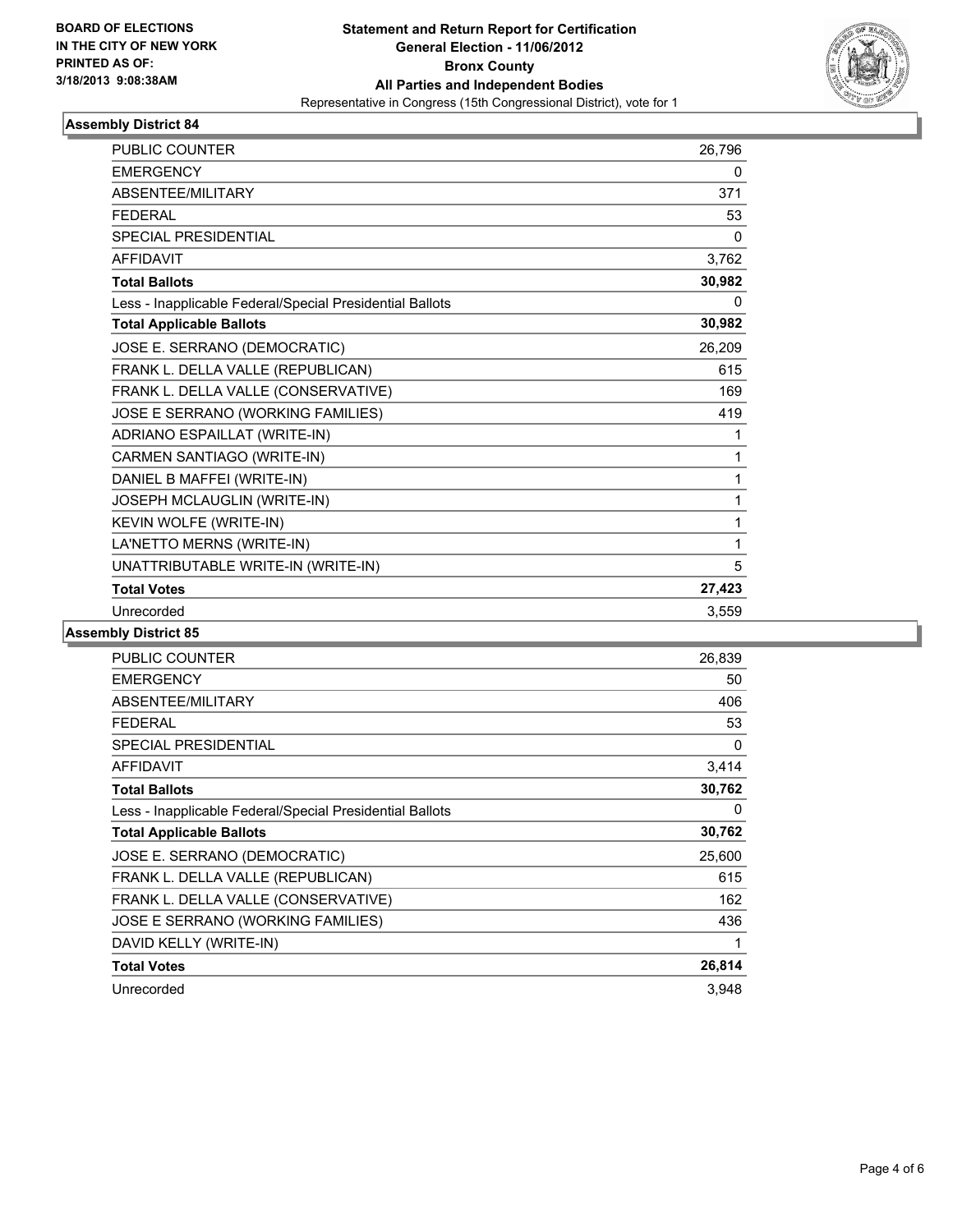

| <b>PUBLIC COUNTER</b>                                    | 22,086 |
|----------------------------------------------------------|--------|
| <b>EMERGENCY</b>                                         | 0      |
| ABSENTEE/MILITARY                                        | 407    |
| <b>FEDERAL</b>                                           | 70     |
| SPECIAL PRESIDENTIAL                                     | 0      |
| <b>AFFIDAVIT</b>                                         | 3,552  |
| <b>Total Ballots</b>                                     | 26,115 |
| Less - Inapplicable Federal/Special Presidential Ballots | 0      |
| <b>Total Applicable Ballots</b>                          | 26,115 |
| JOSE E. SERRANO (DEMOCRATIC)                             | 22,342 |
| FRANK L. DELLA VALLE (REPUBLICAN)                        | 471    |
| FRANK L. DELLA VALLE (CONSERVATIVE)                      | 120    |
| JOSE E SERRANO (WORKING FAMILIES)                        | 324    |
| UNATTRIBUTABLE WRITE-IN (WRITE-IN)                       | 2      |
| <b>Total Votes</b>                                       | 23,259 |
| Unrecorded                                               | 2,856  |

| PUBLIC COUNTER                                           | 19,104 |
|----------------------------------------------------------|--------|
| EMERGENCY                                                | 27     |
| ABSENTEE/MILITARY                                        | 308    |
| <b>FEDERAL</b>                                           | 38     |
| SPECIAL PRESIDENTIAL                                     | 0      |
| <b>AFFIDAVIT</b>                                         | 2,579  |
| <b>Total Ballots</b>                                     | 22,056 |
| Less - Inapplicable Federal/Special Presidential Ballots | 0      |
| <b>Total Applicable Ballots</b>                          | 22,056 |
|                                                          |        |
| JOSE E. SERRANO (DEMOCRATIC)                             | 17,964 |
| FRANK L. DELLA VALLE (REPUBLICAN)                        | 647    |
| FRANK L. DELLA VALLE (CONSERVATIVE)                      | 172    |
| JOSE E SERRANO (WORKING FAMILIES)                        | 378    |
| <b>JOSE SERRANO (WRITE-IN)</b>                           | 1      |
| <b>Total Votes</b>                                       | 19,162 |